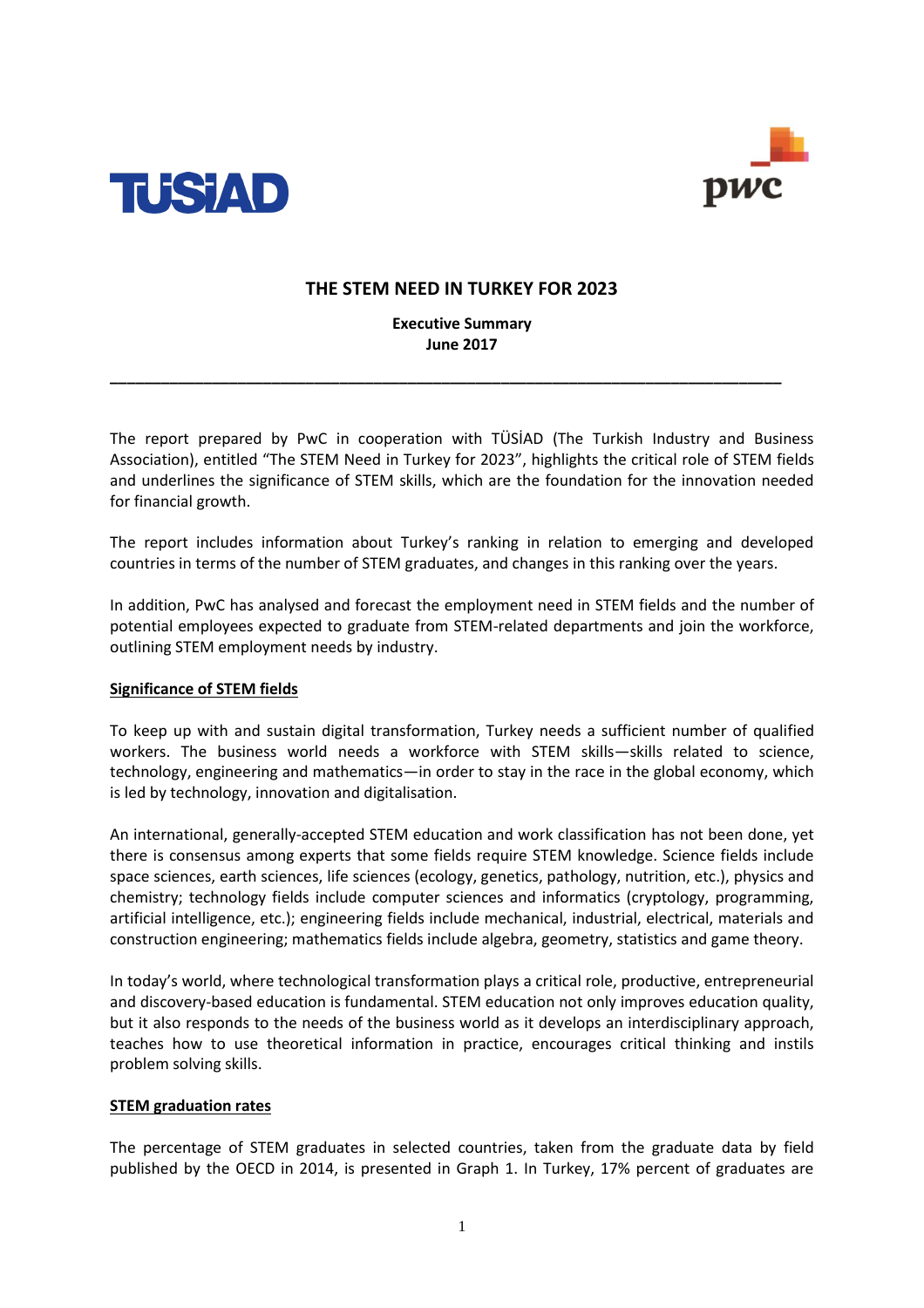STEM graduates, which is more than in Brazil (16%) and equal to the USA (17%) and Australia (17%). Turkey falls behind the other OECD countries included in the graph.





Source: USA, Germany, Australia, United Kingdom, Brazil, Denmark, Israel, Mexico and Poland's graduate data by OECD fields, national statics for Turkey and PwC STEM matching analyses

In terms of percentage of STEM graduates in the total workforce, Turkey is ahead of other emerging countries like Brazil (17%) and Mexico (26%), with 27% of its 2014 graduates falling into this category, as presented in Graph 2.



#### Graph 2: Rates of STEM graduates and post-graduates in the total workforce by country

\*PwC STEM Matching

\*\* 2014 rates were calculated usign base scores and stated in tens of thousands

Source: USA, Germany, Australia, United Kingdom, Brazil, Denmark, Israel, Mexico and Poland's graduate data by OECD fields, national statistics for Turkey and the word bank's workforce data

As demonstrated in Graph 3, the percentage of STEM graduates in Turkey between 2013 and 2016 was around 17%.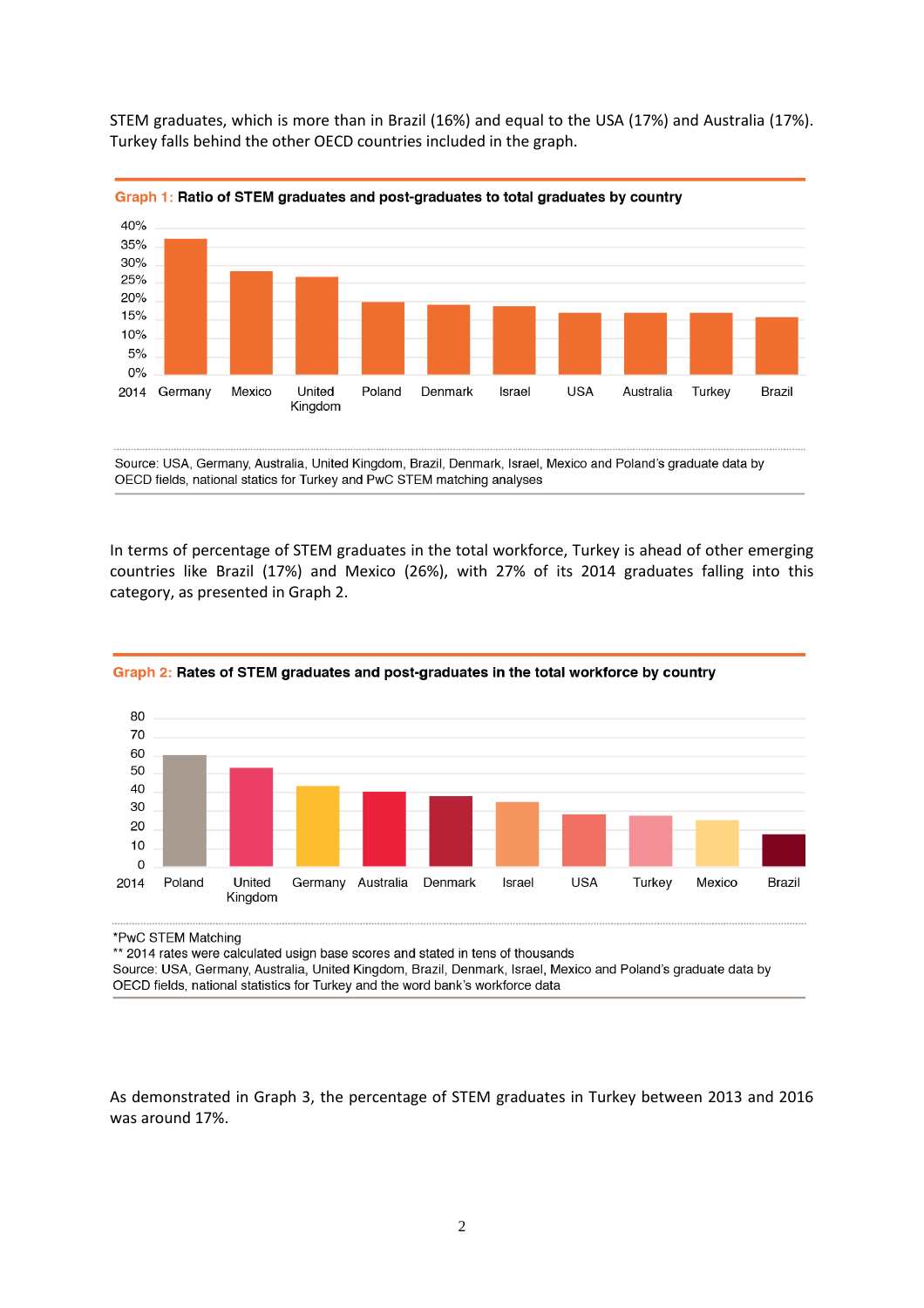



Source: YÖK (the Council of Higher Education) number of graduates by departments and \*PwC STEM matching analyses

### **STEM employment needs analyses**

Industries in Turkey are classified into six main categories: production, construction, distribution and transportation, primary industry and public services, commercial and other services, and non-market services. STEM employment needs for 2023 were determined by industry to create forecasts.

As presented in Graph 4, the base percentages of STEM graduates by industry in the period between 2013 and 2016 were 57% in the production industry, 36% in the construction industry, 37% in the primary industry and public services, 10% in the distribution and transportation industry, 39% in commercial and other services, and 13% in non-market services. STEM graduates also contribute extensively to the economy in lines of business outside these industries. The reasons for this are lack of awareness about STEM fields in Turkey and the fact that STEM students do not have enough information about the fields in which they can use their competencies. Other factors include selecting different career paths and having different career expectations, as well as the fact that the equivalents of STEM fields in the job market do not meet the demands of individuals.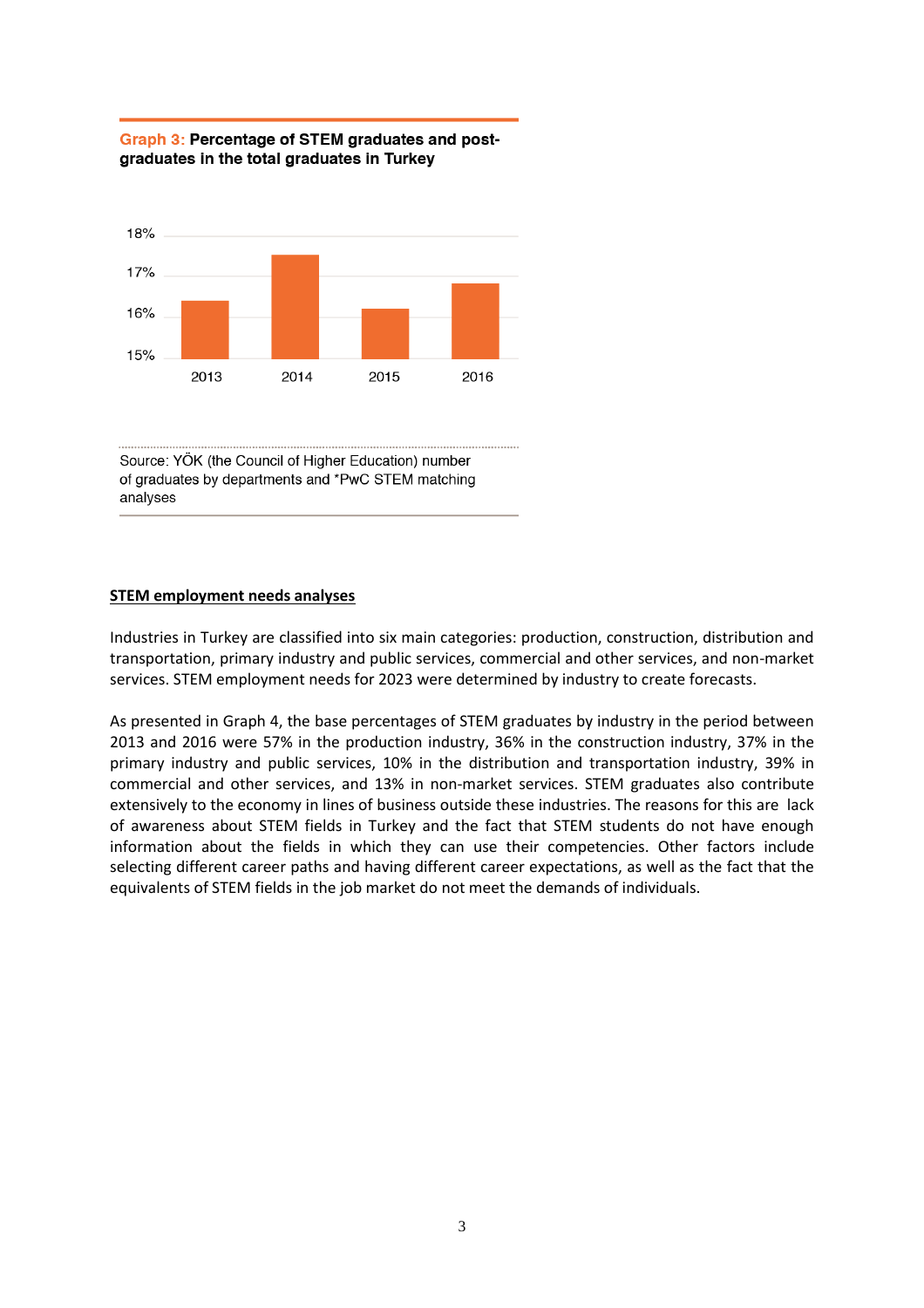

Graph 4: The distribution of STEM graduates by industry in Turkey and percentage of STEM graduates in the total workforce

PwC's analysis shows that in 2023 total employment in all industries will be around 34 million, 3.5 million of which will be STEM graduates. In the period between 2016 and 2023, the STEM employment requirement is forecast to reach 1 million, 300,000 of which (around 31%) will not be met. The industries that will have the largest gaps are non-market services<sup>1</sup> (91% gap) and commercial and other services<sup>2</sup> (66% gap). In the period between 2016 and 2023, STEM employment in non-market services will increase by approximately 490,000 and the gap will remain at 450,000, while STEM employment in the commercial and other services industry will increase by 182,000 and the gap will remain at 120,000.

 $\overline{a}$ 

Source: YÖK (the Council of Higher Education) data, TUİK (the Turkish Statistical Institute) data, PwC STEM matching analyses

<sup>1</sup> *Human health and social services, administration and support services, public administration and defence.*

<sup>2</sup> *Other service activities, information and communication, professional, scientific and technical activities, real estate activities, finance and insurance activities*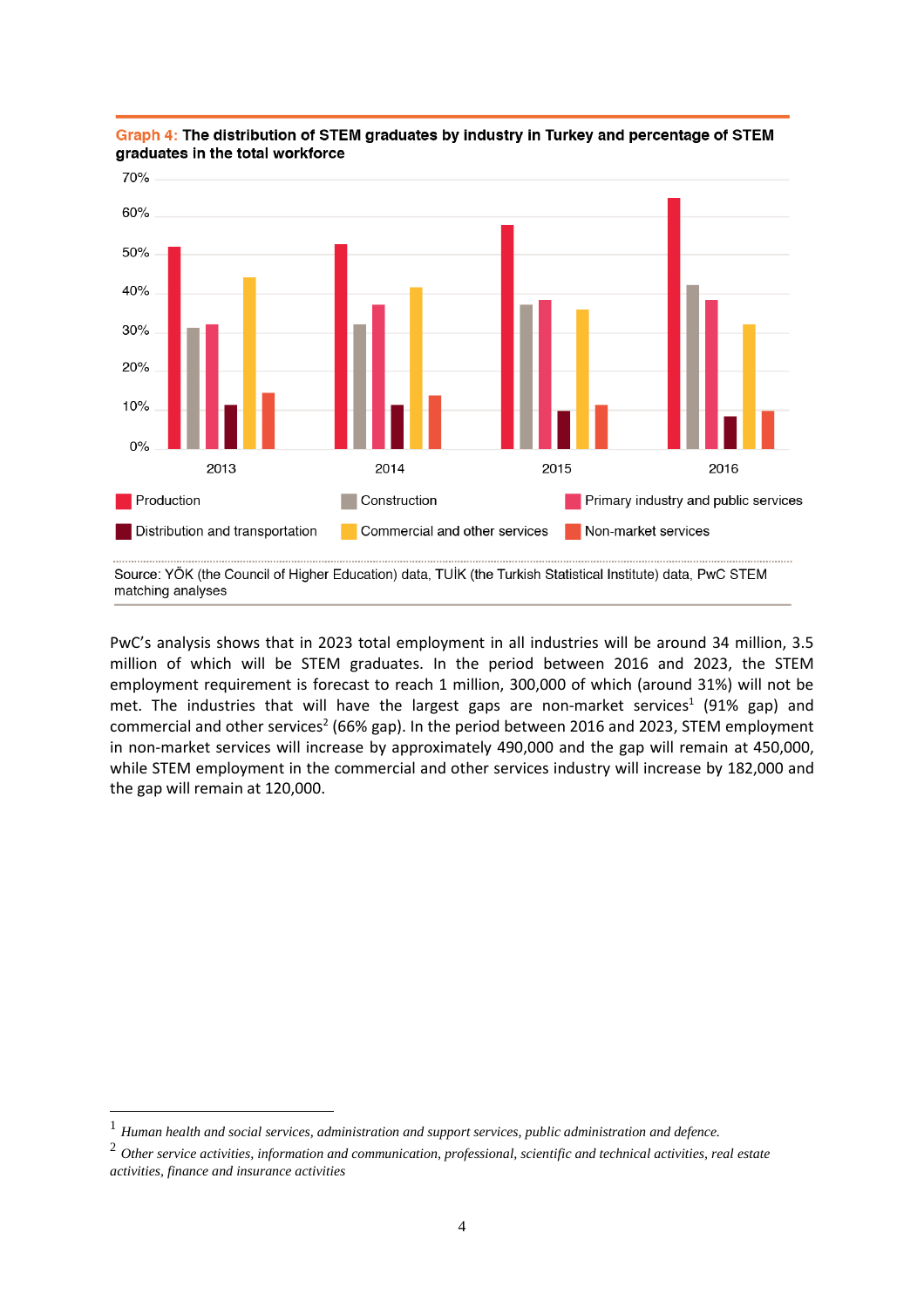# **Graph 5 : Major findings of the estimates for the 2016-2023 period**



### **What should we do?**

- In a period when digital transformation and the industrial 4.0 (r)evolution are becoming more and more widespread, prioritising STEM is highly critical.
- In order to provide the required STEM workforce in Turkey; government, education community and business community should act together on forming policies, programs and actions.
- It is essential that STEM education is implemented at all educational levels from pre-school to university, and that the quality of education is improved. To raise creative, innovative, analytical individuals with critical thinking and problem solving skills, the curriculum, educational methods and teacher training should be improved.
- The higher education curriculum should be enriched to meet the needs and expectations of the business world, and the cooperation between universities and industries should be enhanced to ensure education complies with the needs of business life.
- Guiding STEM graduates towards STEM fields as much as possible is important for providing the qualified workforce required in technology and innovation fields.
- Companies should sustain their significant role in creating an innovative environment by carrying out R&D activities and providing risk capital, and they should play a more active role in investing in STEM education and supporting STEM skills, thereby taking the necessary steps to compete globally. It is critical that efforts to expand the business fields related to STEM (i.e. R&D development, expand R&D to all levels) should accelerate.
- By creating the required STEM profiles in business, providing more information about the workforce required and providing work and internship opportunities, companies can create opportunities for students to better prepare for work life.